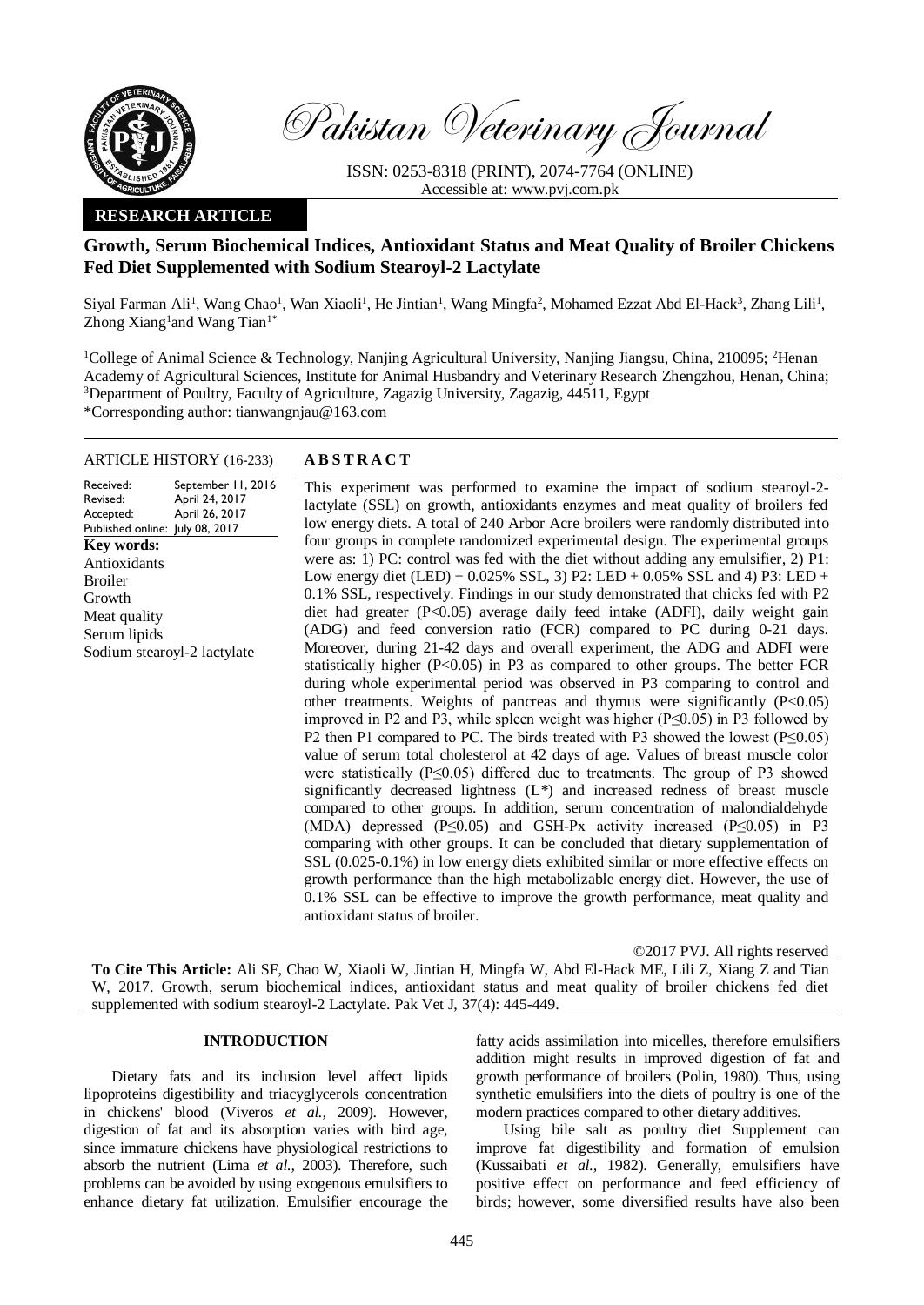reported in previous studies [\(Van Heugten and Odle,](#page-4-4)  [2000;](#page-4-4) [Daněk](#page-4-5) *et al.,* 2005) and this could be due to different methodologies used in experiments.

Sodium stearoyl-2 lactylate (SSL) is a salt of sodium with long-chained carboxylic acid and have two linkages of ester and widely used in modern food industry. In previous studies, SSL has effectively been used as emulsifier [\(Gómez](#page-4-6) *et al.,* 2004) and conditioning agent [\(Armero and Collar, 1998\)](#page-4-7). However, the related studies which examined the impact of SSL on the activities of anti-oxidation enzymes in broiler are limited.

Furthermore, metabolizable energy (ME) level in the feed is one of major factors to obtain proper growth of broiler. In addition, study regarding the supplementation of SSL in varying ME diets has not been reported, hence this study aimed to examine the impacts of sodium stearoyl-2 lactylate on growth performance, serum biochemical indices, antioxidant enzyme activities and carcass quality assessment of broiler chickens.

#### **MATERIALS AND METHODS**

**Design, birds, diets and management:** The experiment was performed as per suggestions of Animal Care and Use Committee of Nanjing Agricultural University, China. Total of 240 Arbor Acre chicks one-day old (average body weight=45.97±3g) were used in a 42-day experiment using complete randomized design. Broilers were assigned into four groups with five replicates per group and 12 birds per replicate. The experimental groups were as follows: 1) PC: the control which fed the basal diet without any added emulsifier, 2) P1: low energy diet (LED) + 0.025% sodium stearoyl-2 lactylate (SSL), 3) P2: LED + 0.05% SSL and 4) P3: LED + 0.1% SSL, respectively. Level of energy decreased by minimizing level of palm oil as illustrated in Table 1. The starter diets were fed to birds up to 21 d followed by finisher diets during 21 to 42 d of age. Birds were allowed to consume feed and water *ad libitum* in an environmentally controlled room with temperature ranging from 34-36°C through the period of 1-14 day of

**Table 1:** Formulation and calculated composition of diet (as-fed basis)

age and later on progressively decreased to 26°C up to finishing the experiment.

**Sampling and measurements:** Birds were weighed at the days of 21 and 42 by cages. Average daily Feed intake (ADFI) was recorded to calculate average daily gain (ADG) as well as feed conversion ratio (FCR). At the end of feeding trial, the chickens were prohibited from feed for 12 h with free access to water. Afterward, one bird for each replicate randomly selected to weight and sacrificed by severing of jugular vein. Samples of blood were collected then centrifuged at  $3,000 \times g$  for 15 min at 4<sup>°</sup>C to separate the serum. Samples were frozen at *−*25*°*C until analysis. Serum content of total cholesterol, triglyceride, high-density lipoprotein cholesterol (HDL), and lowdensity lipoprotein cholesterol (LDL) were calculated by via diagnostic kits provided by Nanjing Jiancheng Bioengineering Institute, China. While, serum total protein, urea, creatinine and glucose were determined by means of automatic biochemical analyzer. The visceral organs (liver, kidney, thymus, lung, pancreas, spleen and bursa) were weighed after collection. Relative weights of above menthe aforementioned organs were determined as:g of the organ/kg of body weight.

**Breast meat quality evaluation**: The pH and color values of breast meat samples were evaluated at the time of slaughter. Digital pH meter (Hanna, Italy) was used to measure the pH values, while color values were evaluated for redness  $(a^*)$ , yellowness and  $(b^*)$  lightness  $(L^*)$  by Konica Minolta colorimeter CR-400 (Japan) by the method of (Pi *et al*[., 2005\)](#page-4-8)**.** Breast muscle drip loss was calculated at the slaughtering time, 24 and 48 hrs post slaughter by using the suspension method [\(Honikel, 1998\)](#page-4-9). The breast muscles were cut to a 40 g strip  $(40 \times 10 \times 80 \text{ mm})$ . After weighing, strip was hanged in a plastic zip lock bag and kept in a cabinet having controlled temperature at 2°C for 24 h. extra moisture was then lightly removed from the surface of muscle and samples were reweighed. In this way drip loss was calculated and loss in weight was mentioned as a proportion of initial weight.

|                          | Starter (0-21 days of age) |       |                |       | Finisher (22-42 days of age) |                |                |                |
|--------------------------|----------------------------|-------|----------------|-------|------------------------------|----------------|----------------|----------------|
| Ingredient               | PC                         | PI    | P <sub>2</sub> | P3    | PC                           | P <sub>1</sub> | P <sub>2</sub> | P <sub>3</sub> |
| Corn                     | 54.10                      | 55.08 | 55.05          | 55.00 | 64.15                        | 65.12          | 65.10          | 65.05          |
| Soybean meal 49.8%       | 35.64                      | 35.64 | 35.64          | 35.64 | 27.75                        | 27.75          | 27.75          | 27.75          |
| Palm oil                 | 5.51                       | 4.51  | 4.51           | 4.51  | 4.16                         | 3.16           | 3.16           | 3.16           |
| Dicalcium phosphate      | 1.87                       | 1.87  | 1.87           | 1.87  | 1.45                         | 1.45           | 1.45           | 1.45           |
| Limestone 39%            | 1.24                       | 1.24  | 1.24           | 1.24  | 1.01                         | 1.01           | 1.01           | 1.01           |
| Salt                     | 0.38                       | 0.38  | 0.38           | 0.38  | 0.28                         | 0.28           | 0.28           | 0.28           |
| Sodium bicarbonate       | 0.15                       | 0.15  | 0.15           | 0.15  | 0.15                         | 0.15           | 0.15           | 0.15           |
| Choline chloride 60%     | 0.08                       | 0.08  | 0.08           | 0.08  | 0.05                         | 0.05           | 0.05           | 0.05           |
| <b>BS</b> premix         | 0.20                       | 0.20  | 0.20           | 0.20  | 0.20                         | 0.20           | 0.20           | 0.20           |
| L-Lysine HCI             | 0.16                       | 0.16  | 0.16           | 0.16  | 0.18                         | 0.18           | 0.18           | 0.18           |
| <b>DL-Methionine</b>     | 0.26                       | 0.26  | 0.26           | 0.26  | 0.20                         | 0.20           | 0.20           | 0.20           |
| L-Threonine              | 0.01                       | 0.01  | 0.01           | 0.01  | 0.02                         | 0.02           | 0.02           | 0.02           |
| Pellet binder            | 0.30                       | 0.30  | 0.30           | 0.30  | 0.30                         | 0.30           | 0.30           | 0.30           |
| Toxin binder             | 0.05                       | 0.05  | 0.05           | 0.05  | 0.05                         | 0.05           | 0.05           | 0.05           |
| Cygro                    | 0.05                       | 0.05  | 0.05           | 0.05  | 0.05                         | 0.05           | 0.05           | 0.05           |
| SSL                      | 0.00                       | 0.025 | 0.05           | 0.10  | 0.00                         | 0.025          | 0.05           | 0.10           |
| Total                    | 100                        | 100   | 100            | 100   | 100                          | 100            | 100            | 100            |
| Analyzed composition (%) |                            |       |                |       |                              |                |                |                |
| <b>CP</b>                | 22.30                      | 22.30 | 22.30          | 22.30 | 20.10                        | 20.10          | 20.10          | 20.10          |
| <b>Ether Extract</b>     | 5.48                       | 5.48  | 5.48           | 5.48  | 6.13                         | 6.13           | 6.13           | 6.13           |
| Dry matter               | 89.74                      | 89.74 | 89.74          | 89.74 | 88.12                        | 88.12          | 88.12          | 88.12          |

Provided per kg of diet: Iron, 60 mg; copper, 7.5 mg; zinc, 65 mg; manganese, 110 mg; iodine, 1.1 mg; selenium. 0.4 mg; Bacitracin Zinc, 30 mg; vitamin A, 4500 IU; vitamin D3, 1,000 IU; vitamin E, 20 mg; vitamin K, 1.3 mg; vitamin B1, 2.2 mg; vitamin B2, 10 mg; vitamin B3, 10 mg; choline choride, 400 mg; vitamin B5, 50 mg; vitamin B6,4 mg; Biotin, 0.04 mg; vitamin B11, 1mg; vitamin B12, 1.013 mg.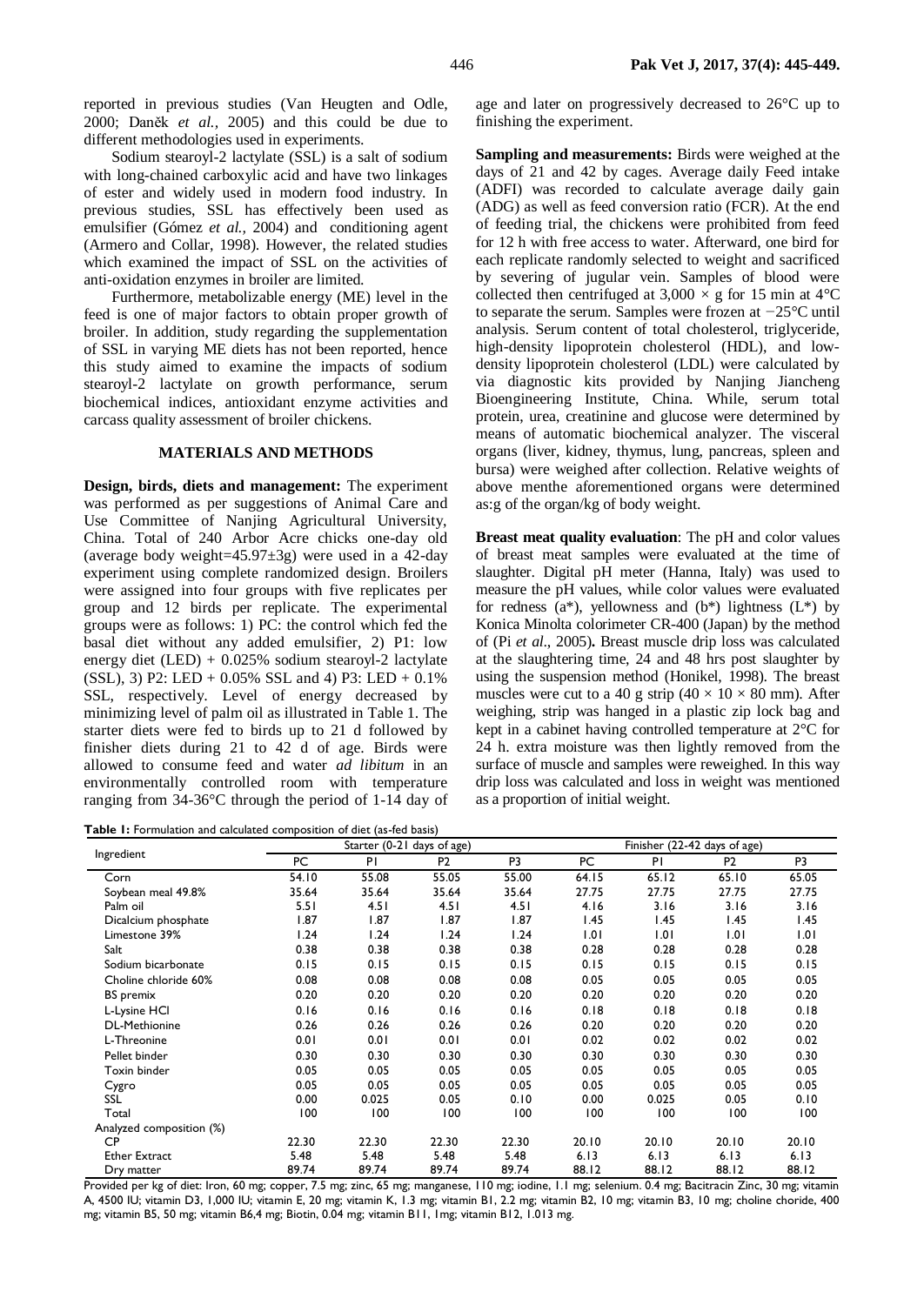**Measurement of antioxidant enzymes:** The enzyme activity of antioxidants such as superoxide dismutase (SOD), catalase (CAT), malondialdehyde (MDA) and glutathione peroxidase (GSH-PX) content in the serum were evaluated spectrophotometrically with help of the commercial kits which purchased from Nanjing Jiancheng Bioengineering Institute, China. Activities of CAT, SOD and GSH-PX were expressed as units (U) per milliliter whereas MDA content was measured into nanomoles per milliliter.

**The Chemical composition of feed samples:** In hot air oven, samples of feed were dried at 65°C for 24 hours and then grounded through small lab mill fitted with one mm screen. After drying, samples were evaluated for dry matter (DM), crude protein (CP) and ether extract (EE) according to [\(AOAC, 1990\)](#page-4-10). Samples were kept air dried oven at 65°C for 48 h for determination of dry matter (DM). The ether extract (EE) of samples was extracted with methanol by using soxhlet apparatus (Method 945.16). Crude protein (CP) was determined by Kjeldahl (Method 984.13) with Kjeltec 2300 apparatus of Foss USA.

**The statistical analysis:** Using one-way ANOVA, data were analyzed. Also, the test of Duncan was used to define significant difference (P<0.05) between the mean values by using SPSS software (Ver.20).

#### **RESULTS**

**Growth performance:** As shown in Table 2, from days 0-21, chicks fed with P2 showed higher  $(P<0.05)$  ADG, ADFI and FCR comparing with PC. During the finisher phase (21-42 days) ADG and ADFI were significantly improved  $(P<0.05)$  in P3, while FCR was non-significant among the various treatments. Moreover, from days 0-42, chicken fed on the P3 diet has the best  $(P<0.05)$  ADG, ADFI and FCR compared to other treatments.

**Relative organ weights:** Relative weight of pancreas and thymus were statistically better (P<0.05) in P2 and P3 comparing with PC and P1 treatments, while spleen weight was found to be higher  $(P<0.05)$  in P3, P2 and P1 other than PC. Moreover, bursa index was in significantly improved in SSL treated groups in a dose dependent manner. Similarly, relative weights of liver, lung and kidney were unaffected due to various treatments (Table 3).

**Serum biochemical indices:** Influence of dietary sodium stearoyl 2 lactylate on blood biochemical indices of broiler is summarized in Table 4. No significant effects (P>0.05) on serum triglycerides as well as high density lipoprotein cholesterol were reported. However, feeding SSL resulted in lower (P<0.05) total cholesterol in P3 compared to PC and P1 groups. While low density lipoprotein cholesterol remained unaffected between various treatments. Comparing to PC, the circulating level of total protein (TP) was increased (P<0.05) in P3 and P2 whilst serum glucose was improved (P<0.05) in all SSL supplementary groups.

**Table 2:** Effect of sodium stearoyl-2 lactylate on growth performance of broiler chickens (birds/group=60)

| Items                                                                 | PC                  | P١                 | P <sub>2</sub>     | P <sub>3</sub>     | <b>SEM</b> |  |  |  |
|-----------------------------------------------------------------------|---------------------|--------------------|--------------------|--------------------|------------|--|--|--|
| Starter phase (days 0-21)                                             |                     |                    |                    |                    |            |  |  |  |
| $ADG$ ( $g/d$ )                                                       | $31.23^{b}$         | $33.00^{ab}$       | $33.43^a$          | $33.07^{ab}$       | 0.605      |  |  |  |
| ADFI(g/d)                                                             | 45.61 <sup>b</sup>  | $48.31^{ab}$       | 48.47 <sup>a</sup> | $48.03^{ab}$       | 0.876      |  |  |  |
| FCR $(g$ feed/ $g$ gain)                                              | 1.46 <sup>a</sup>   | 1.46 <sup>a</sup>  | 1.44 <sup>b</sup>  | $1.45^{ab}$        | 0.020      |  |  |  |
| Finisher phase (days 22-42)                                           |                     |                    |                    |                    |            |  |  |  |
| $ADG$ (g/d)                                                           | 56.97 <sup>b</sup>  | $61.39^{b}$        | 60.27 <sup>b</sup> | 68.03 <sup>a</sup> | 1.914      |  |  |  |
| ADFI(g/d)                                                             | 120.4 <sup>c</sup>  | $129.1^{ab}$       | $125.0^{bc}$       | 133.7 <sup>a</sup> | 1.618      |  |  |  |
| FCR $(g$ feed/ $g$ gain)                                              | 2.13                | 2.10               | 2.08               | 1.96               | 0.059      |  |  |  |
| Overall experiment (days 0-42)                                        |                     |                    |                    |                    |            |  |  |  |
| $ADG$ (g/d)                                                           | 44.10 $\textdegree$ | 47.23 <sup>b</sup> | $46.85^{b}$        | 50.51 <sup>a</sup> | 0.372      |  |  |  |
| ADFI(g/d)                                                             | 83.05c              | $88.60^{ab}$       | $86.75^{b}$        | 91.02 <sup>a</sup> | 0.856      |  |  |  |
| <b>FCR</b>                                                            | 1.88 <sup>a</sup>   | 1.87 <sup>a</sup>  | 1.85 <sup>a</sup>  | 1.80 <sup>b</sup>  | 0.012      |  |  |  |
| PC (basal diet), PI (LED + 0.025% SSL); P2 (LED + 0.05% SSL); P3 (LED |                     |                    |                    |                    |            |  |  |  |
| $\sim$ 0.10/001) LEE (1) a 3004 $\sim$ 1                              |                     |                    |                    |                    |            |  |  |  |

+ 0.1% SSL), LED (low energy diet); <sup>abc</sup>Means in the same row with different superscripts differ (P<0.05).

**Table 3:** Effects of sodium stearoyl-2 lactylate on relative organ weight (g/kg of body weight) of broiler chicken at 42 days of age (birds/group =60)

| ∽∽,                |                                           |                   |                   |                      |            |
|--------------------|-------------------------------------------|-------------------|-------------------|----------------------|------------|
| Items              | PC                                        | P١                | P <sub>2</sub>    | P3                   | <b>SEM</b> |
| Liver              | 50.93                                     | 51.01             | 51.77             | 51.49                | 1.367      |
| Pancreas           | $4.25^{bc}$                               | 4.18 <sup>c</sup> | 5.08 <sup>a</sup> | $4.84$ <sup>ab</sup> | 0.208      |
| <b>Thymus</b>      | 3.61 <sup>b</sup>                         | 3.99 <sup>b</sup> | 5.10 <sup>a</sup> | 5.74 <sup>a</sup>    | 0.227      |
| Bursa of fabricius | I.67                                      | 1.80              | 1.91              | 2.10                 | 0.138      |
| Spleen             | $3.16^{b}$                                | 4.00 <sup>a</sup> | 3.94 <sup>a</sup> | 4.22 <sup>a</sup>    | 0.202      |
| Kidney             | 4.52                                      | 5.07              | 5.16              | 5.16                 | 0.207      |
| Lung               | 4.91                                      | 4.73              | 5.11              | 5.18                 | 0.243      |
| $\cdots$<br>- -    | $\cdots$ $\cdots$<br>$\sim$ $\sim$ $\sim$ | $P^{\prime}$ and  |                   | A A E A              |            |

PC (basal diet), P1 (LED + 0.025% SSL); P2 (LED + 0.05% SSL); P3 (LED +0.1% SSL); LED (low energy diet); <sup>abc</sup>Means in the same row with different superscripts differ (P<0.05).

**Table 4:** Effects of sodium stearoyl-2 lactylate on blood biochemical indices of broiler at 42 days of age (birds/group=60).

| Items                     | РC                 | ΡI                 | P <sub>2</sub>     | P3                 | <b>SEM</b> |
|---------------------------|--------------------|--------------------|--------------------|--------------------|------------|
| Triglyceride (mmo/L)      | 0.64               | 0.68               | 0.75               | 0.72               | 0.045      |
| Total cholesterol (mmo/L) | 2.60 <sup>a</sup>  | 2.57 <sup>a</sup>  | $2.43^{ab}$        | $2.38^{b}$         | 0.061      |
| HDL-C (mmo/L)             | 2.00               | 2.06               | 2.06               | 2.05               | 0.031      |
| LDL-C (mmo/L)             | 1.19               | 1.08               | 0.77               | 0.74               | 0.135      |
| Total protein (g/L)       | 36.96c             | $37.81^{bc}$       | 40.16 <sup>b</sup> | 43.66 <sup>a</sup> | 0.842      |
| Glucose (mmo/L)           | 12.97 <sup>b</sup> | 15.38 <sup>a</sup> | 14.54 <sup>a</sup> | $15.25^a$          | 0.366      |
| Urea (mmo/L)              | 0.51               | 0.54               | 0.54               | 0.51               | 0.012      |
| Creatinin (umol/L)        | 35.88              | 37.62              | 37.66              | 35.67              | 0.893      |

PC (basal diet), P1 (LED + 0.025% SSL); P2 (LED + 0.05% SSL); P3 (LED + 0.1% SSL); LED (low energy diet); LDL-C (low density lipoprotein cholesterol); HDL-C (high density lipoprotein cholesterol); abcMeans in the same row with different superscripts differ (P<0.05).

**Table 5:** Effect of sodium stearoyl 2-lactylate on serum antioxidant enzymes activity of broiler at days of age (birds/group=60)

|               | charged a curvicy of biloner at days or age (bilds/group lov) |                   |                   |                   |            |  |  |  |
|---------------|---------------------------------------------------------------|-------------------|-------------------|-------------------|------------|--|--|--|
| Items         | PC                                                            | P١                |                   | P3                | <b>SFM</b> |  |  |  |
| GSH-Px(U/ml)  | 247 <sup>b</sup>                                              | $332^{ab}$        | $361^{ab}$        | 428 <sup>a</sup>  | 3.77       |  |  |  |
| CAT (U/ml)    | 2.29                                                          | 2.27              | 2.31              | 2.34              | 0.211      |  |  |  |
| SOD (U/ml)    | 422                                                           | 406               | 413               | 426               | 2.67       |  |  |  |
| MDA (nmol/ml) | 4.17 <sup>a</sup>                                             | 3.38 <sup>a</sup> | 2.41 <sup>b</sup> | 2.31 <sup>b</sup> | 0.255      |  |  |  |

PC (basal diet), P1 (LED + 0.025% SSL); P2 (LED + 0.05% SSL); P3 (LED + 0.1% SSL); LED (low energy diet); SOD (superoxide dismutase); GSH-Px (glutathione peroxidase; CAT (catalase), and MDA (malondialdehyde); abcMeans in the same row with different superscripts differ (P<0.05).

**Table 6:** Effects of sodium stearoyl-2 lactylate on breast meat color, pH and Drip loss of broiler at 42 days of age (birds/group=60)

| Items                     | PC                | P١                 | P <sub>2</sub>      | P3                 | <b>SEM</b> |
|---------------------------|-------------------|--------------------|---------------------|--------------------|------------|
| bН                        | 6.51              | 6.56               | 6.49                | 6.50               | 0.025      |
| Lightness (L)             | $50.55^a$         | 49.70 <sup>a</sup> | 48.30 <sup>ab</sup> | 46.72 <sup>b</sup> | 0.781      |
| Redness (a)               | 3.18 <sup>b</sup> | $3.16^{b}$         | $3.80^{ab}$         | 4.13 <sup>a</sup>  | 0.256      |
| Yellowness (b)            | 12.31             | 12.85              | 12.45               | 12.47              | 0.531      |
| DL% at slaughtering time  | 3.70              | 3.67               | 3.65                | 3.72               | 0.066      |
| DL% 24 hrs post slaughter | 3.86              | 3.78               | 3.81                | 3.90               | 0.069      |
| DL% 48 hrs post slaughter | 3.85              | 3.88               | 3.84                | 3.74               | 0.063      |

PC (basal diet), P1 (LED + 0.025% SSL); P2 (LED + 0.05% SSL); P3 (LED + 0.1% SSL); LED (low energy diet); DL (drip loss). abcMeans in the same row with different superscripts differ (P<0.05).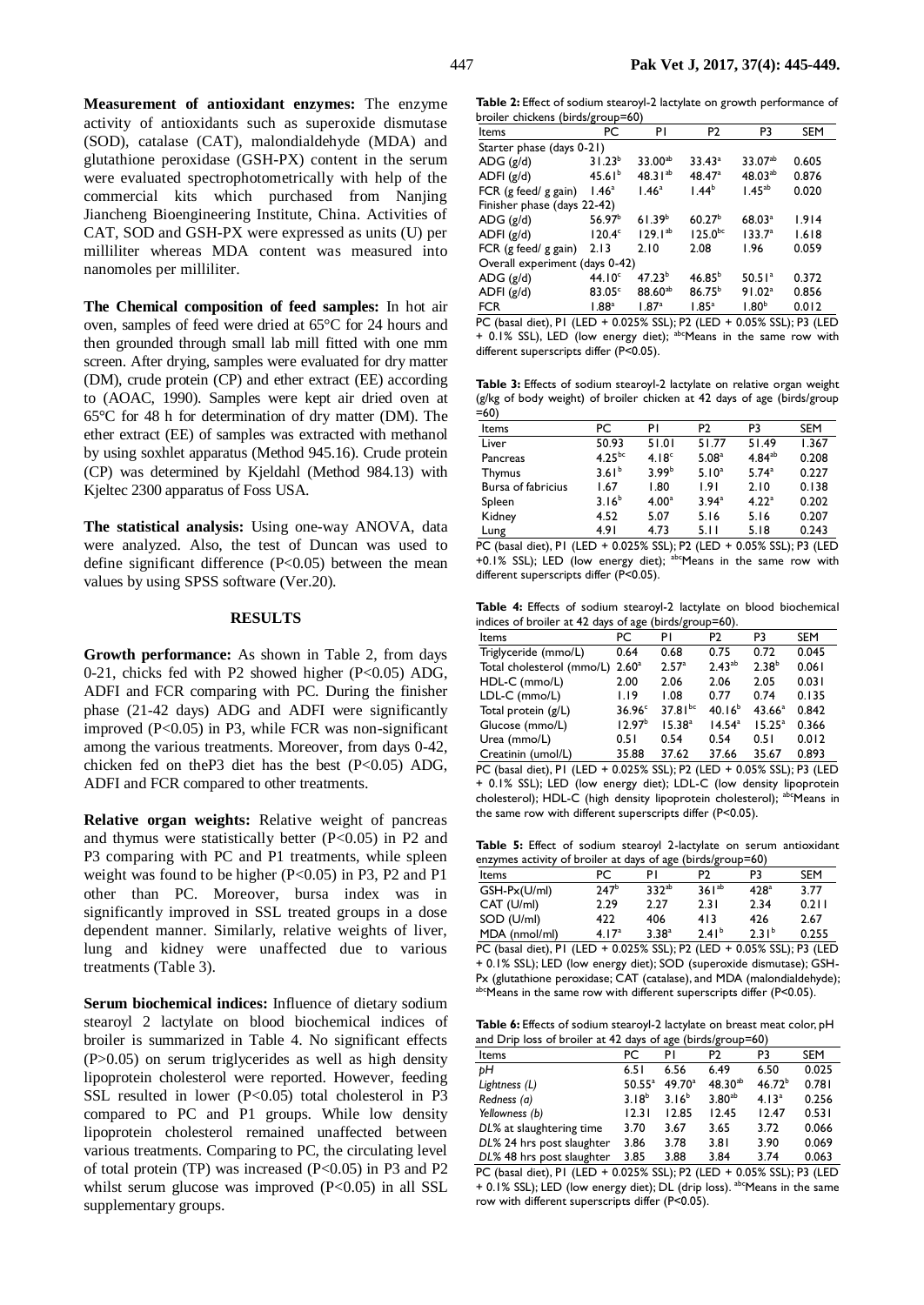**Serum antioxidant enzymes activities:** As shown in Table 5, use of P3 diet significantly increased (P*<*0.05) serum GSH-Px compared with PC, however, SOD and CAT were not statistically affected. Furthermore, serum MDA content found to be low in P3 and P2 (P*<*0.05) other than PC and P1 groups.

**Quality of breast meat:** Dietary supplementation of SSL had no (P>0.05) effect on breast meat pH and drip loss during slaughtering time, 24 and 48 hrs post slaughter (Table 6). On the other hand, breast muscle lightness (L) decreased (P*<*0.05) and redness (a) were significantly improved in P3 treatment compared to PC and P1 groups, however, b values remained unaffected between birds fed diets supplemented with sodium staeroyl-2 lactylate or the control diet (PC).

#### **DISCUSSION**

**Growth performance and relative organ weight:** Birds consumed diet enriched with P2 (SSL0.05%) showed better ADG, ADFI and FCR for 0-21 days. Furthermore, during grower phase and overall experiment birds in the group of P3 (SSL0.1%) showed highest ADG and ADFI while improved FCR during 0-42 days of age. This is consistent with previous results of [\(Udomprasert and](#page-4-11)  [Rukkwamsuk, 2006\)](#page-4-11) who found beneficial effects of exogenous emulsifiers on BW, ADFI and FCR of broiler chickens. Furthermore, enhanced utilization of dietary fat, better live weight gain and feed efficiency were observed with supplementing emulsifier into broiler diet [\(Dierick](#page-4-12)  [and Decuypere, 2004\)](#page-4-12) which is in accordance with our results. The better effects by adding emulsifier to the diets on growth could be attributed to better feed palatability which resulted in more consumption of feed and energy [\(Øverland and Sundstøl, 1995\)](#page-4-13). It is clear that emulsifier addition into diet of broilers has improved growth and digestion in the beginning stage of life (0 to 21 days). Insufficient production and lipase activity in young broilers which reaches at high point after 40 and 56 days of age could be the reason for this result [\(Krogdahl and](#page-4-14)  [Sell, 1989\)](#page-4-14). In contrast, Azman and Ciftci [\(2004\)](#page-4-15) found non-significant effect on body weight of groups fed with lecithin at 21 and 35 days and those of the control group. According to Wieland *et al.* [\(1993\)](#page-4-16), emulsifiers efficiency to increase medium-chain triglycerides absorption varies. Therefore, we assumed that variation in growth performance results might be because of fat source and emulsifier type used therefore chickens can extract more nutrients and could sustain their growth rate under low energy density diet.

Relative weight of pancreas and thymus was significantly improved in P2 and P3 while relative weight of spleen was found to be higher in P3, P2 and P1 other than PC. Moreover, bursa index was improved in SSL treated groups in a dose dependent manner but effect was non- significant. Similar findings were confirmed by [Cho](#page-4-17)  *et al.*[\(2012\)](#page-4-17) who found that the weight of bursa of fabricus did not affect by supplementation of SSL into broiler diet.

**Blood biochemical indices:** Sodium stearoyl 2 lactylate have no impact on serum HDL-C, LDL-C and TG. However, feeding SSL resulted in lower (P<0.05) the concentration of TC in P3 comparing with PC and P1

groups. Our results are in agreement with reports of [Spilburg](#page-4-18) *et al.* (2003) who found that soy lecithin powder decreased cholesterol absorption and increased fecal sterol excretion when polyunsaturated phosphatidylcholine (PC) was added to diet [\(Greten](#page-4-19) *et al.,* 1980). On the contrary, [\(Guerreiro Neto](#page-4-20) *et al.,* 2011) observed insignificant effect on total cholesterol level with addition of emulsifier. It's unclear by which mechanism SSL induced serum cholesterol minimizing property. This may be possibly that due to the decreased cholesterol absorption in small intestine according t[o Iwata](#page-4-21) *et al.*(1992).

Our results showed that serum concentration of TP increased (P<0.05) in P3 and P2 and glucose was elevated (P<0.05) in all SSL supplementary groups compared to PC. Such improvement in serum concentration of glucose might be attributed to the utilization of the majority of available glucose for growth and production in SSL supplemented groups. Whereas, elevated total serum protein in the birds of P3 and P2 group could be related to improved protein digestibility and increased availability of amino acid precursors for protein synthesis.

**Meat quality assessment:** Table 5; shows effects of SSL on meat quality assessment of broiler after 42 days of age. Decreased *L* values and increased *a* values indicate less pale and more red meat that reflect desirable traits by the consumers. In our study, broilers received the P3 diet showed significantly decreased *L* and increased *a* values in breast meat compared with other groups. In addition, dietary SSL had no effect on breast meat pH and drip loss during slaughtering time, 24 and 48hrs post slaughter. Similar to our findings, Akit *et al.* [\(2014\)](#page-4-22) demonstrated that dietary emulsifier improved *a* values and decreased *L* values but has no effect on pork meat pH and drip loss. In contrast, Kim *et al.* [\(2008\)](#page-4-23) found no differences between meat color from the pigs fed lecithin and the control diets. The increase in redness (*a*) might be expected due to possible increase in myoglobin content. A simultaneous increase of redness (*a*) and decrease of lightness (*L*) were demonstrated in meat that contained increased myoglobin content (Gil *[et al.,](#page-4-24)* 2001).

**Serum antioxidant enzymes activities:** Broilers are prone to oxidative stress under certain unsuitable physiological and environmental conditions, especially in cases of immunological stress. Such damages can be prevented by using antioxidants. In our study, supplementation of SSL into broiler diet increased activity of serum GSH-Px and decreased MDA content in P3 group. Our findings are also in harmony with previous studies [\(Al-Daraji](#page-4-25) *et al.,* 2010; Ahmed *et al*., 2016; Butt *et al*., 2016) who found that lecithin can increase activities of GSH, GPx, SOD and GST whereas decreased TBARS in the blood and seminal plasma of rabbit bucks. Furthermore, antioxidant effect of emulsifier depends on the oil type or its tocopherols and fatty acid composition of oil [\(Judde](#page-4-26) *et al.,* 2003; Ilyas *et al*., 2016; Mashkoor *et al*., 2016). Therefore, it could be imagine that the synergistic effect of SSL occurred with γ- and δ- forms of tocopherols or tocotrienols that are naturally found in palm oil. Taken together, both decreased level of MDA and the elevated GSH-Px activity in the serum showed that SSL can protect the bird against oxidative stress and to improve immunity.